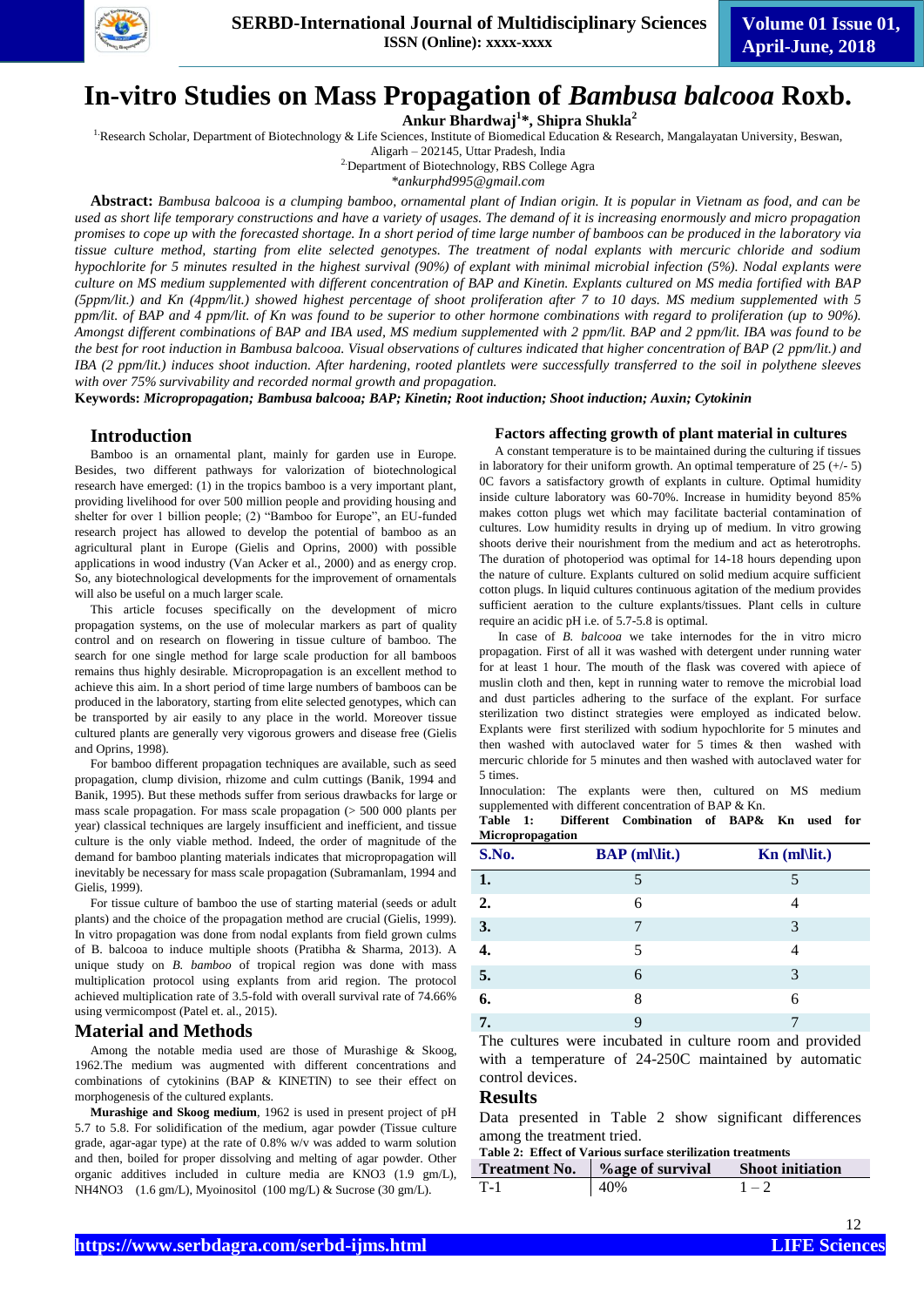

$$
T-2 \qquad \qquad \boxed{90\%} \qquad \qquad 3-4
$$

For survival %age = (survival / Total no. of explants)  $x$  100 For T-1 =  $(8/20)$  x  $100 = 40\%$ For T-2 =  $(18/20)$  x  $100 = 90\%$ 

**Survival Percentage of Nodal Explants:** The cultures infected with fungus and bacteria did not survive for long period and turned whitish and yellow. On the other hand, those free from infection remain green and considered as survival cultures. Highest survival (85%) was recorded when explants were first sterilized with sodium hypochlorite for 5 minutes and then washed with autoclaved water for 5 times & then washed with mercuric chloride for 5 minutes and then washed with autoclaved water for 5 times.

The treatment with sodium hypochlorite for 5 minutes & the washing with mercuric chloride for 5 minutes reduce the microbial infection from 3 to 5 %.

**Shoot Initiation:** Nodal explants were cultured on MS medium supplemented with different concentrations of BAP (5, 6, 7, 5, 6, 8, 9 ml/lit.) and Kinetin (5, 4, 3, 4, 3, 6, 7 ml/lit.). Explants were showed shoot initiation after 5 days.

**Contamination:** The treatment with sodium hypochlorite for 5 minutes and washing with mercuric chloride for 5 minutes reduced the microbial infection from 30 to 35 %.

**Culturing of Explants:** The explants were then, cultured on MS medium supplemented with different concentration of BAP and Kinetin.

**Table 3:** *In vitro* **culture of** *Bambusa balcooa* **on MS medium supplemented with BAP and Kinetin for shoot initiation.**

| S.No  | <b>BAP</b> | Kn (ppm/lit.) | <b>%</b> age of |
|-------|------------|---------------|-----------------|
|       | (ppm/lit.) |               | <b>Response</b> |
| $C-1$ |            | ₽             | 65              |
| $C-2$ |            | 5             | 60              |
| $C-3$ |            | b             | 55              |
| $C-4$ |            |               |                 |

**Table 4:** *In vitro* **culture of** *Bambusa balcooa* **on MS medium supplemented with BAP and Kinetin for shoot proliferation.**

| S.No  | <b>BAP</b><br>(ppm/lit.) | Kn (ppm/lit.) | <b>%age of</b><br>Response |
|-------|--------------------------|---------------|----------------------------|
| $C-5$ |                          |               | 75                         |
| $C-6$ |                          |               | 80                         |
| $C-7$ |                          |               |                            |

**Shoot Initiation:** The nodal segments gets swollen after three days and the small originating shoot segment were observed. Then the explants showed shoot initiation after five days.



**(a) (b)** *Figure 1: Shoot initiation in nodal explants of Bambusa balcooa on MS medium supplemented with (a) BAP and (b) Kinetin after 1 week.* 



*Figure 2: Shoot initiation in nodal explants of Bambusa balcooa on MS medium supplemented with BAP and Kinetin after 10 days.* **Shoot Proliferation:** Shoot proliferation was observed after 2 weeks of inoculation which was cultured on MS media having BAP and Kinetin.

**Table 5: Explants cultured on MS media having different concentration of BAP and Kinetin.**

| S.No  | <b>BAP</b> | Kn         | $%$ age of |
|-------|------------|------------|------------|
|       | (ppm/lit.) | (ppm/lit.) | response   |
| $C-5$ | n          |            |            |
| $C-6$ |            |            | 90         |
| $C-7$ | ჩ          |            | 80         |



*Figure 3a: Shoot initiation in nodal explants of Bambusa balcooa on MS medium supplemented with BAP and Kinetin after 2 weeks.*

*Figure 3b: Multiple shoot proliferation in nodal explants of Bambusa balcooa on MS medium supplemented with BAP and Kinetin after 4 weeks.*

**Root Induction:** Proliferated shoots were transferred to the rooting media having different concentration of BAP (2 ppm/lit.) and IBA (2 ppm/lit). The explant cultured on the media gets swollen after 2 to 3 days and the small hairy roots were seen.

|  |  |                               | Table. 6: In vitro culture of Bambusa balcooa on MS media |  |  |
|--|--|-------------------------------|-----------------------------------------------------------|--|--|
|  |  | supplemented with BAP and IBA |                                                           |  |  |

| S.No. | <b>BAP</b><br>(ppm/lit.) | $IBA$ (ppm/lit.) | <i>%age of</i><br><b>Response</b> |
|-------|--------------------------|------------------|-----------------------------------|
| $R-1$ |                          |                  | 80                                |
| $R-2$ |                          | -                | 50                                |

%age of Response = (Survival rate / No. of Explant used)  $x$  100

### **Conclusion**

The treatment of nodal explants with mercuric chloride and sodium hypochlorite treatment for 5 minutes resulted in the highest survival (90%) of explant with minimal microbial infection (5%). Nodal explants were culture on MS medium supplemented with different concentration of BAP and Kinetin. Explants cultured on MS medium supplemented with BAP (5ppm/lit.) and Kn (4ppm/lit.) showed highest percentage of shoot proliferation after 7 to 10 days. MS medium fortified with 5 ppm/lit. of BAP and 4 ppm/lit. of Kinetin was found to be superior to other hormone combinations with regard to proliferation (up to 90%). Amongst different combinations of BAP and IBA used, MS medium supplemented with 2 ppm/lit. BAP and 2 ppm/lit. IBA was found to be the best for root induction in Bambusa balcooa. Visual observations of cultures indicated that higher

13